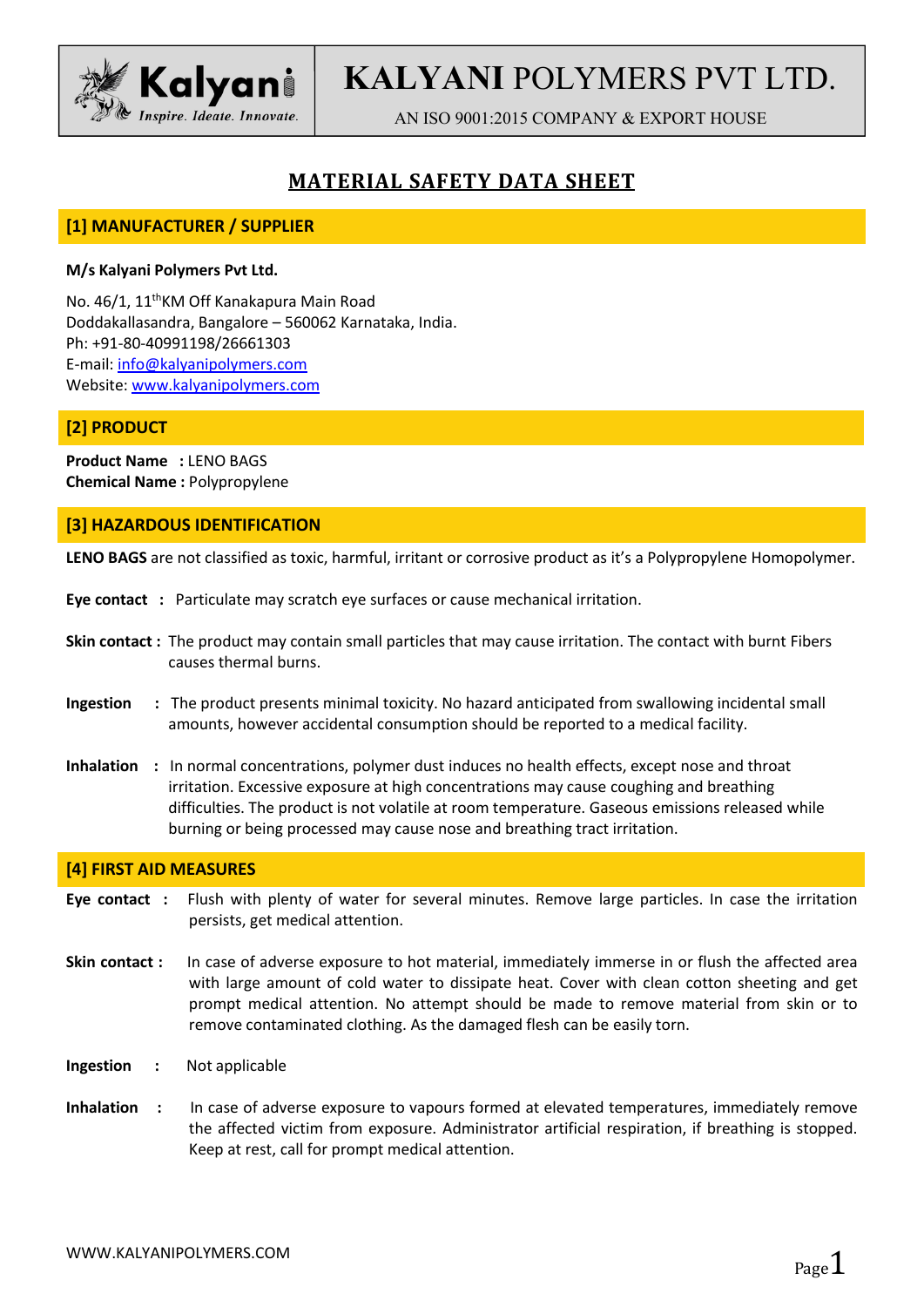## **[5] FIRE FIGHTING MEASURES**

| <b>Flashpoint</b>                      | : > 300 °C |  |
|----------------------------------------|------------|--|
| Auto ignition temperature : $>$ 400 °C |            |  |

- **Ignition conditions : LENO BAGS** are combustible substance but under normal house keeping conditions there is no risk of ignition. In contact with a flame it becomes soft, flows, ignites and burns with alight flame till exhausting (if it isn't stabilized with a flame retardant agent). In foliated form it ignites easily. Static electricity accumulated during handling or storage, may constitute an ignition source in case a high dust concentration exists.
- **Toxic combustion Products :** Carbon mono and dioxide, other oxidation organic compounds. In case of burning without sufficient oxygen, a black, dense smoke is released also due to paper tube center.
- **Extinguishing media :** Small Fire : Dry chemicals, water, and carbon dioxide. Large Fire : Large quantities of water spray. **Fire fighting procedures :** Keep people away. Isolate fire area and deny unnecessary access. Cool the area with water to localize the fire. Soak with water to cooland to avoid re-ignition. **Equipments for firefighters :** Complete fire fighting clothing, self-contained breathing apparatus. In case these are not available, fire extinguishing has to be done from a safe distance.

**Explosion hazard :** The product which is delivered has no explosive character.

#### **[6] ACCIDENTAL RELEASE MEASURES**

**Spill and Leak Procedures :** Broken pieces, cuttings, or other debris should be swept or vacuumed.

#### **[7] HANDLING AND STORAGE**

Store **LENO BAGS** in dark, dry and well-ventilated area, away from all heat and ignition sources (sparks, open flames or hot surfaces, welding operations), combustible materials or incompatible substances (strong oxidants agents as percloric acid, nitric acid and fluorine) **Temperature in the storage area shall not exceed 50**°**C**. While storing the products handle it carefully to avoid miss handling accidents.

## **[8] EXPOSURE CONTROLS AND PERSONAL PROTECTION**

|                               | Eyes and Hands Protection : Safety glasses for handling at ambient temperature. Thermal resistant gloves, arm<br>protection and goggles or face shield in case of possible contact with melting<br>product.                                                                                                |
|-------------------------------|------------------------------------------------------------------------------------------------------------------------------------------------------------------------------------------------------------------------------------------------------------------------------------------------------------|
|                               | Skin and Body Protection : In case of polymer handling or processing at elevated temperatures or in a molten<br>state, adequate protective equipment will be used over the skin, to prevent contact.<br>The Yarns or Tapes should not get entangled in Hair or Body etc and can cause<br>scratches & cuts. |
| <b>Respiratory protection</b> | : For most conditions, no special respiratory protection is necessary.                                                                                                                                                                                                                                     |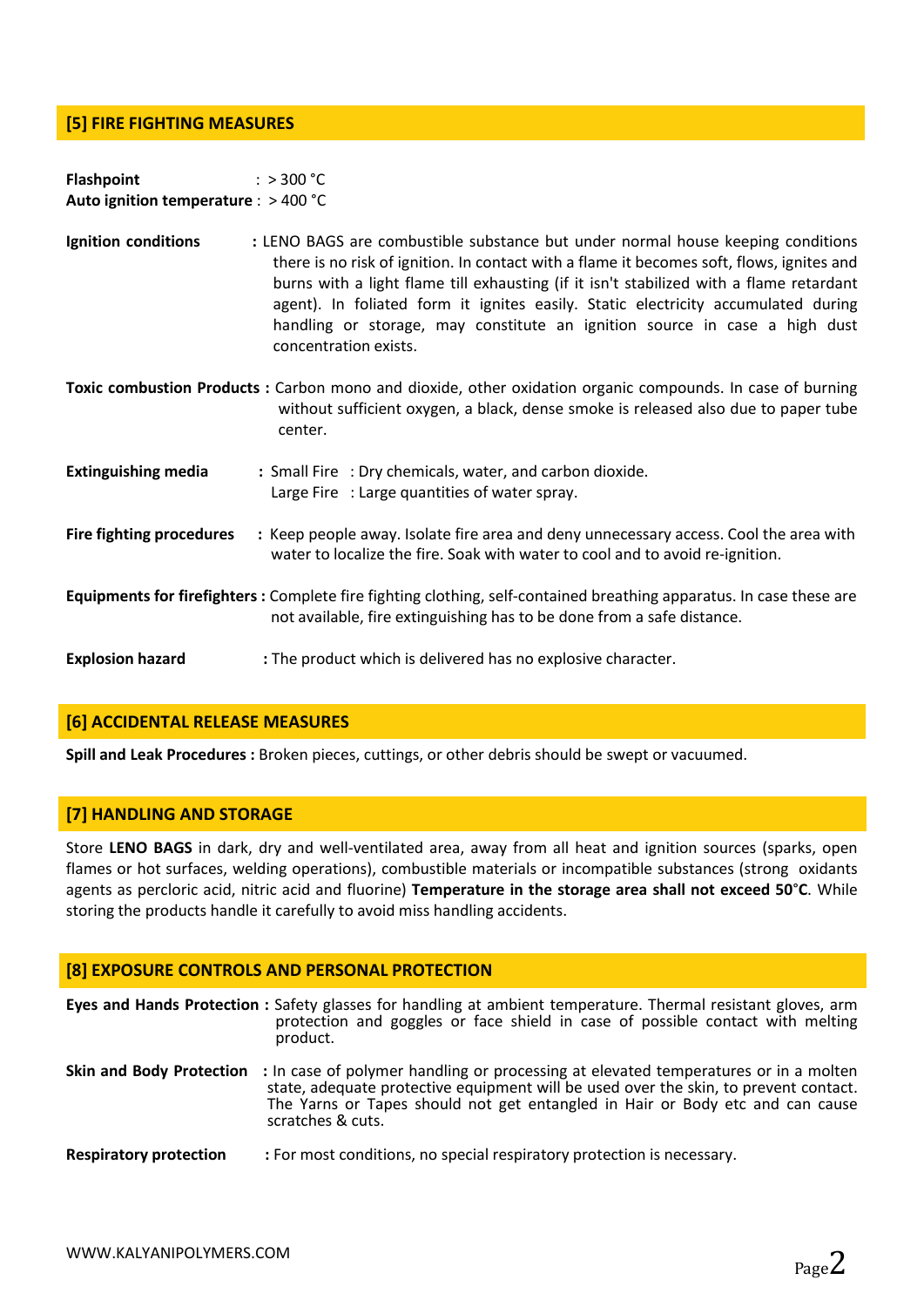## **[9] STABILITY AND REACTIVITY**

| <b>Chemical Stability</b> | : Stable                                               |
|---------------------------|--------------------------------------------------------|
|                           | Decomposition Products: Via incomplete combustion only |
| Polymerization            | : Will not occur                                       |
| Conditions to avoid       | : Excessive temperatures, sparks or open flames        |

## **[10] PHYSICAL AND CHEMICAL PROPERTIES**

| Appearance<br>Odour     | : Clear / Colour<br>: No odour |
|-------------------------|--------------------------------|
| Boiling Point (°F)      | : N/A                          |
| <b>Specific Gravity</b> | $: 0.90$ to $0.96$             |
| <b>Melting Point</b>    | : 160 °C                       |
| <b>Water Absorption</b> | : Nil                          |
| <b>Evaporation Rate</b> | : $N/A$                        |
| Vapour Pressure (mm Hg) | : $N/A$                        |
| Vapour Density (Air=1)  | : N/A                          |

#### **[11] TOXICOLOGICAL INFORMATION**

Local Effects : Unknown Sensibility Chronic Toxicity : Unknown Cancer Hazard : Not established ROHS Hazard : None

#### **[12] ECOLOGICAL INFORMATION**

LENO BAGS are not Bio - Degradable. It is recyclable.

#### **[13] DISPOSAL CONSIDERATIONS**

**Wastes Disposal : LENO BAGS** wastes are recyclable materials. It is preferably that production

rejects and production wastes are recycled instead of being disposed. Disposal of any wastes should observe all national and local valid regulations.

**Land Disposal : LENO BAGS** are inert, does not degrade quickly, form a strong and permanent soil base and does not release gases or other compounds known to pollute water resources.

#### **[14] TRANSPORT INFORMATION \*NOT REGULATED**

**LENO BAGS** are not dangerous to transport in all mode of transports.